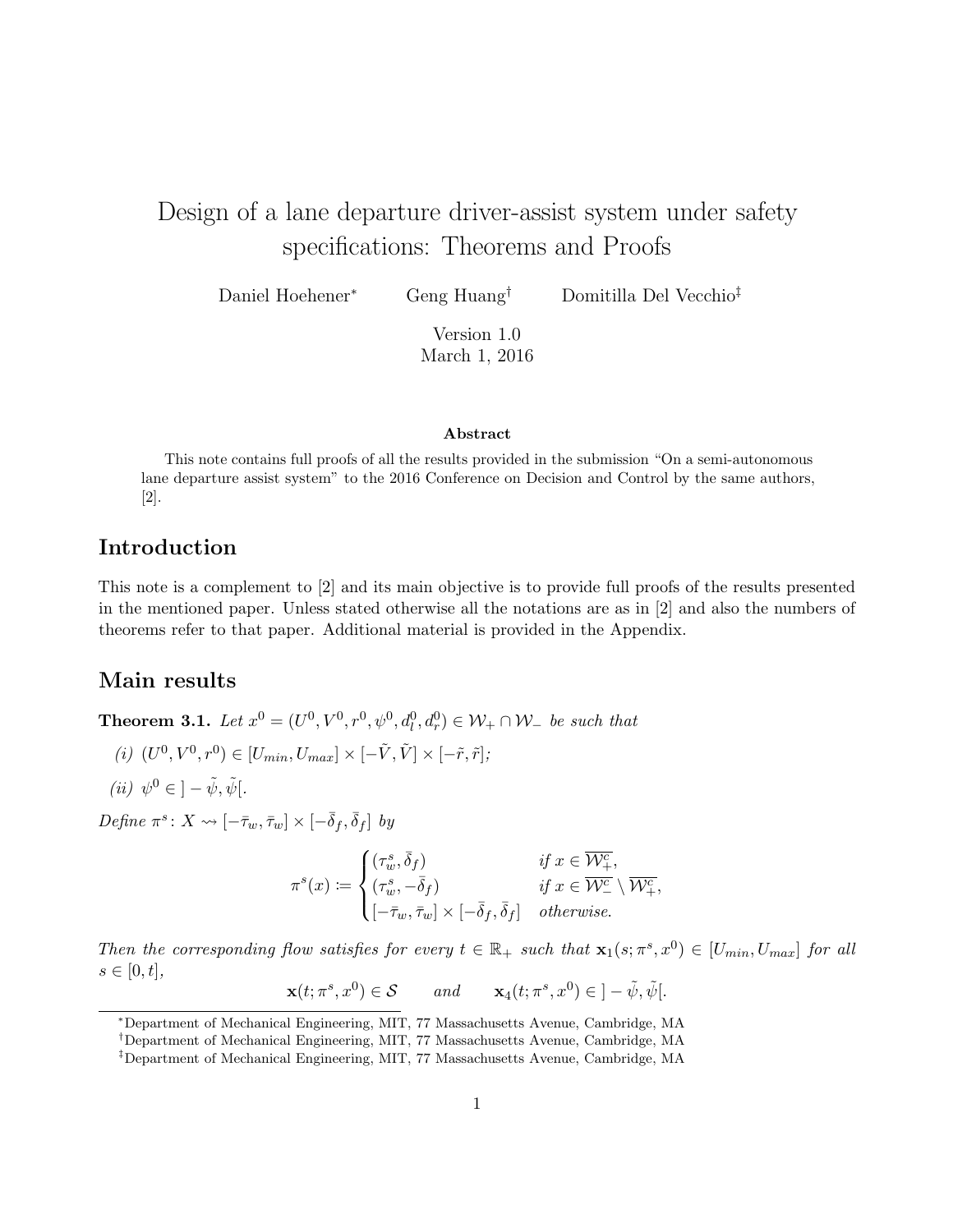Proof. The proof requires some technical results that are provided in Appendix A. Fix an arbitrary  $x^0$  satisfying the assumptions of Theorem 3.1. It suffices to show that  $\hat{\mathbf{x}}(t; \pi^s, x^0) \in \mathcal{W}_+ \cap \mathcal{W}_-$  and  $\hat{\mathbf{x}}_4(t; \pi^s, x^0) \in \, ] - \tilde{\psi}, \tilde{\psi} \, [$  for all  $t \in \mathbb{R}_+$  such that

$$
\hat{\mathbf{x}}_1(s; \pi^s, x^0) \in [U_{min}, U_{max}] \qquad \forall s \in [0, t]. \tag{1}
$$

It will be convenient to denote the set of times  $t \in \mathbb{R}_+$  for which (1) is satisfied by T. We start by showing that

$$
\hat{\mathbf{x}}(t; \pi^s, x^0) \in \mathcal{W}_+ \qquad \forall t \in T.
$$

Assume to the contrary that there exists  $t_1 \in T$  such that

$$
x_1 \coloneqq \hat{\mathbf{x}}(t_1; \pi^s, x^0) \in \mathcal{W}^c_+.
$$

Lemmas A.1 and A.2 state that in this case there exists  $t_2 \in [0, t_1] \subset T$  satisfying

$$
x_2 \coloneqq \hat{\mathbf{x}}(t_2; \pi^s, x^0) \in \partial \mathcal{W}_+ \subset \mathcal{W}_+, \tag{3}
$$

and for all  $t \in [t_2, t_1]$ ,

$$
\hat{\mathbf{x}}(t; \pi^s, x^0) \in \overline{\mathcal{W}^c_+}.
$$

Thus from the very definition of  $\pi^s$  and (3) it follows that

$$
x_1 = \hat{\mathbf{x}}(t_1 - t_2; \bar{\mathbf{d}}_f, x_2) \in \mathcal{W}_+,
$$

contradicting (2). Next, let us define

$$
t^*\coloneqq\inf\left\{t\in T\;\Big|\;\hat {\mathbf{x}}_4(t;\pi^s,x^0)\in\{-\tilde\psi,\tilde\psi\}\right\},
$$

where we set  $t^* = \infty$  if this set is empty. We show that for all  $t \in [0, t^*] \cap T$ ,

$$
\hat{\mathbf{x}}(t; \pi^s, x^0) \in \mathcal{W}_-, \tag{4}
$$

and that this in turn implies that  $t^* = \infty$  which establishes the statement of the theorem.

Let us start by showing that (4) holds for all  $t \in [0, t^*] \cap T$ . We argue again by contradiction and assume that there exists  $t_3 \in [0, t^*]$  such that  $\hat{\mathbf{x}}(t_3; \pi^s, x^0) \in \mathcal{W}^c_-$ . Applying as before Lemmas A.1 and A.2 there exists  $t_4 \in [0, t_3]$  such that

$$
x_4 := \hat{\mathbf{x}}(t_4; \pi^s, x^0) \in \partial \mathcal{W}_- \subset \mathcal{W}_-,
$$
  

$$
\hat{\mathbf{x}}(t; \pi^s, x^0) \in \mathcal{W}_-^c.
$$
 (5)

 $\frac{c}{1-\epsilon}$ . (5)

Next we define

and for all  $t \in [t_4, t_3]$ ,

$$
t_5 \coloneqq \min \{ t \in [t_4, t_3] \mid \hat{\mathbf{x}}(t; \pi^s, x^0) \in \partial W_+ \},\
$$

where we use the convention that  $t_5 = t_3$  if the set  $\{t \in [t_4, t_3] \mid \hat{\mathbf{x}}(t; \pi^s, x^0) \in \partial W_+\}$  is empty. Notice also that this set is compact, thus if it is not empty, then this minimum is well-defined. If  $t_5 > t_4$ , then for all  $t \in [t_4, (t_5 + t_4)/2]$ 

$$
\hat{\mathbf{x}}(t; \pi^s, x^0) \in \overline{\mathcal{W}^c_-} \setminus \overline{\mathcal{W}^c_+}.
$$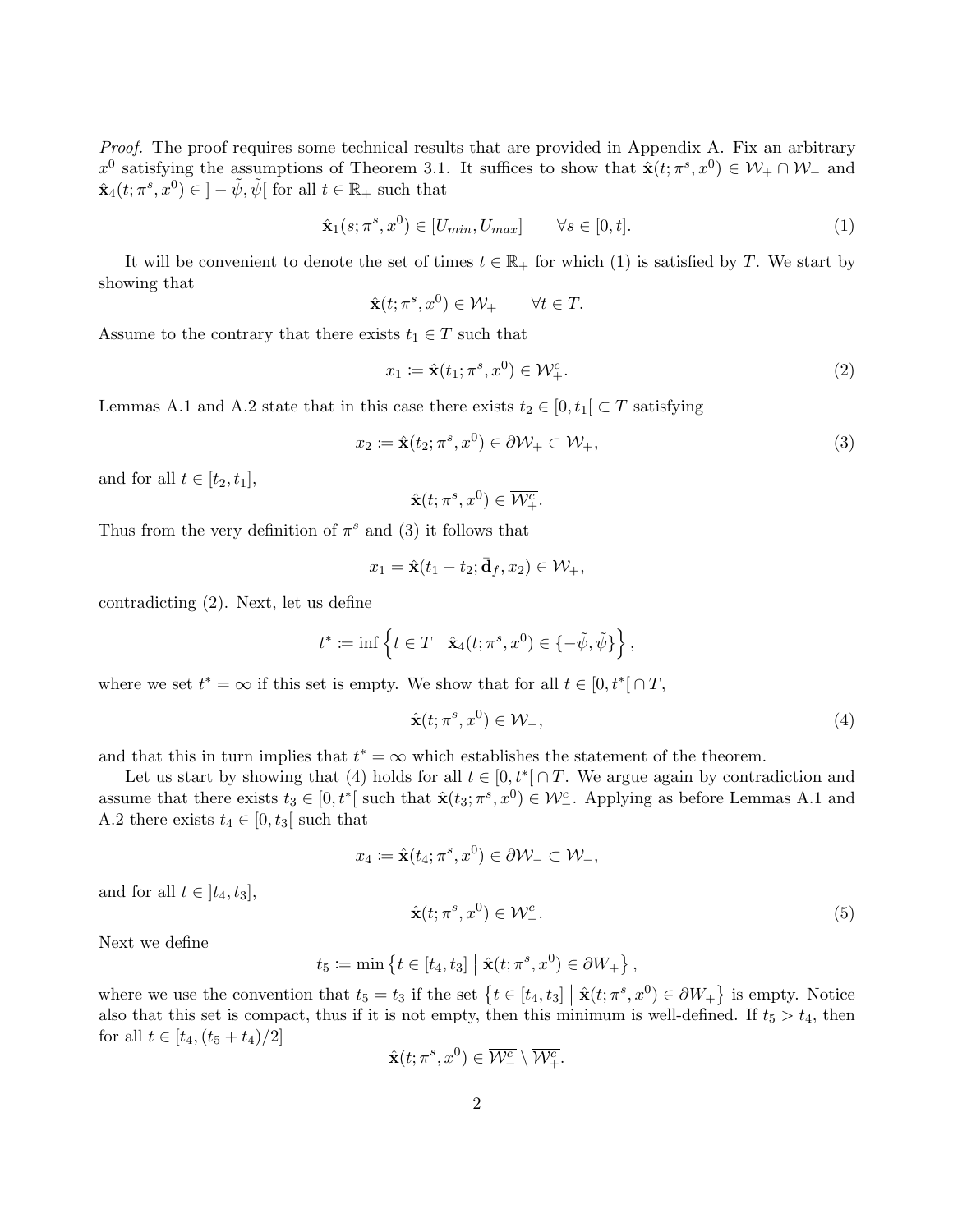A similar argument as above allows then to conclude that  $\hat{\mathbf{x}}((t_5+t_4)/2;\pi^s,x^0) \in \mathcal{W}_-$ , contradicting (5). It remains to consider the case  $t_4 = t_5$ , that is  $x_4 \in \partial W_+ \cap \partial W_-\$ . We will show that in fact  $x_4 \in \mathcal{W}_{0+} \cap \mathcal{W}_{0-}$  which then by Condition 2 establishes the contradiction.

Since  $t_4 < t^*$ , it is clear that

$$
\hat{\mathbf{x}}_4(t_4; \pi^s, x^0) \in ]-\tilde{\psi}, \tilde{\psi}[.
$$
\n
$$
(6)
$$

Thus, by the characterization of the boundaries of  $W_+$  and  $W_-\$  given in Proposition A.6 and Lemma A.4 there exist  $t_+ \in \mathcal{T}_+(x_4)$  and  $t_- \in \mathcal{T}_-(x_4)$  satisfying

$$
\hat{\mathbf{x}}_6(t_+;\bar{\mathbf{t}}_w,\bar{\mathbf{d}}_f,x_4)=\hat{\mathbf{x}}_5(t_-;\bar{\mathbf{t}}_w,-\bar{\mathbf{d}}_f,x_4)=0.
$$

Hence, if  $t_+ > 0$  or  $t_- > 0$  then the maps  $t \mapsto \hat{\mathbf{x}}_6(t; \bar{\mathbf{t}}_w, \bar{\mathbf{d}}_f, x_4)$  and  $t \mapsto \hat{\mathbf{x}}_5(t; \bar{\mathbf{t}}_w, -\bar{\mathbf{d}}_f, x_4)$  have a local minimum in  $t_+$ , respectively  $t_-$ . This establishes that in this case  $\dot{\hat{\mathbf{x}}}_6(t_+;\bar{\mathbf{t}}_w,\bar{\mathbf{d}}_f,x_4)=0$ , respectively  $\dot{\mathbf{x}}_5(t_-;\bar{\mathbf{t}}_w,-\bar{\mathbf{d}}_f,x_4)=0.$  It remains to consider the cases when either  $t_+$  or  $t_-$  equals zero. Let us start with the case when  $t_+ = 0$ . Since  $x_4 \in \mathcal{W}_+$ ,  $\hat{\mathbf{x}}(t; \pi^s, x^0) \in \mathcal{W}_+$  for all  $t \in \mathbb{R}_+$  and (6) holds true, there exists  $\epsilon > 0$  such that

$$
\hat{\mathbf{x}}_6(t; \bar{\mathbf{t}}_w, \bar{\mathbf{d}}_f, x_4) \ge 0 \quad \forall t \in [0, \epsilon],
$$
  

$$
\hat{\mathbf{x}}_6(t; \pi^s, x^0) \ge 0 \quad \forall t \in [t_4 - \epsilon, t_4].
$$

This yields

$$
0 \leq \dot{\hat{\mathbf{x}}}_6(0; \bar{\mathbf{t}}_w, \bar{\mathbf{d}}_f, x_4) = \dot{\hat{\mathbf{x}}}_6(t_4; \pi^s, x^0) \leq 0.
$$

Consequently,  $\dot{\hat{\mathbf{x}}}_6(0; \bar{\mathbf{t}}_w, \bar{\mathbf{d}}_f, x_4) = 0$  as desired.

Consider now the case when  $t_ = 0$ , that is  $\hat{\mathbf{x}}_5(0; \bar{\mathbf{t}}_w, -\bar{\mathbf{d}}_f, x_4) = 0$ . By (5), for every  $n \in \mathbb{N}$  large enough,

$$
x^n\coloneqq \widehat{\mathbf{x}}(1/n;\pi^s,x_4)\in\mathcal{W}^c_-.
$$

That is, there exists  $t^n \in \mathcal{T}_-(x^n)$  such that

$$
\hat{\mathbf{x}}_5(t^n, \bar{\mathbf{t}}_w, -\bar{\mathbf{d}}_f, x^n) < 0. \tag{7}
$$

By continuity and Lemma A.3 it is clear that the sequence  $(t^n, x^n)_{n\in\mathbb{N}}$  is contained in a compact set. Consequently there exists a convergent subsequence, for convenience still denoted by  $(t^n, x^n)_n$ . Its limit is denoted by  $(t, \bar{x})$ . Clearly  $\bar{x} = x_4$  and by continuity of the flows

$$
\hat{\mathbf{x}}_4(\bar{t};\bar{\mathbf{t}}_w,-\bar{\mathbf{d}}_f,x_4)\leq \tilde{\psi} \quad \text{and} \quad \hat{\mathbf{x}}_5(\bar{t};\bar{\mathbf{t}}_w,-\bar{\mathbf{d}}_f,x_4)\leq 0.
$$

In fact, since  $x_4 \in \mathcal{W}_-$  and  $\hat{\mathbf{x}}_4(t_4; \pi^s, x^0) > -\tilde{\psi}$ , it follows from Lemma A.4 and Corollary A.5 that in fact

$$
\hat{\mathbf{x}}_4(\bar{t}; \bar{\mathbf{t}}_w, -\bar{\mathbf{d}}_f, x_4) < \tilde{\psi} \quad \text{and} \quad \hat{\mathbf{x}}_5(\bar{t}; \bar{\mathbf{t}}_w, -\bar{\mathbf{d}}_f, x_4) = 0. \tag{8}
$$

We show that  $\dot{\hat{\mathbf{x}}}_{5}(\bar{t}; \bar{\mathbf{t}}_w, -\bar{\mathbf{d}}_f, x_4) = 0$ . This is clear if  $\bar{t} > 0$  because  $\hat{\mathbf{x}}_5(\bar{t}; \bar{\mathbf{t}}_w, -\bar{\mathbf{d}}_f, x_4)$  has a local minimum in  $\bar{t}$  in this case. We can therefore assume that  $\bar{t}=0$ . Moreover, since it follows readily from  $x_4 \in \mathcal{W}_-$  and (8) that  $\dot{\hat{\mathbf{x}}}_5(0; \bar{\mathbf{t}}_w, -\bar{\mathbf{d}}_f, x_4) \geq 0$ , it suffices to exclude the case  $\dot{\hat{\mathbf{x}}}_5(0; \bar{\mathbf{t}}_w, -\bar{\mathbf{d}}_f, x_4) > 0$ . Indeed, if  $\dot{\hat{\mathbf{x}}}_5(0;\bar{\mathbf{t}}_w, -\bar{\mathbf{d}}_f, x_4) > 0$  then there exist  $\eta > 0$  and  $\epsilon > 0$  such that

$$
\dot{\hat{\mathbf{x}}}_5(0; \bar{\mathbf{t}}_w, -\bar{\mathbf{d}}_f, x) \ge \eta \qquad \forall x \in B(x_4, \epsilon).
$$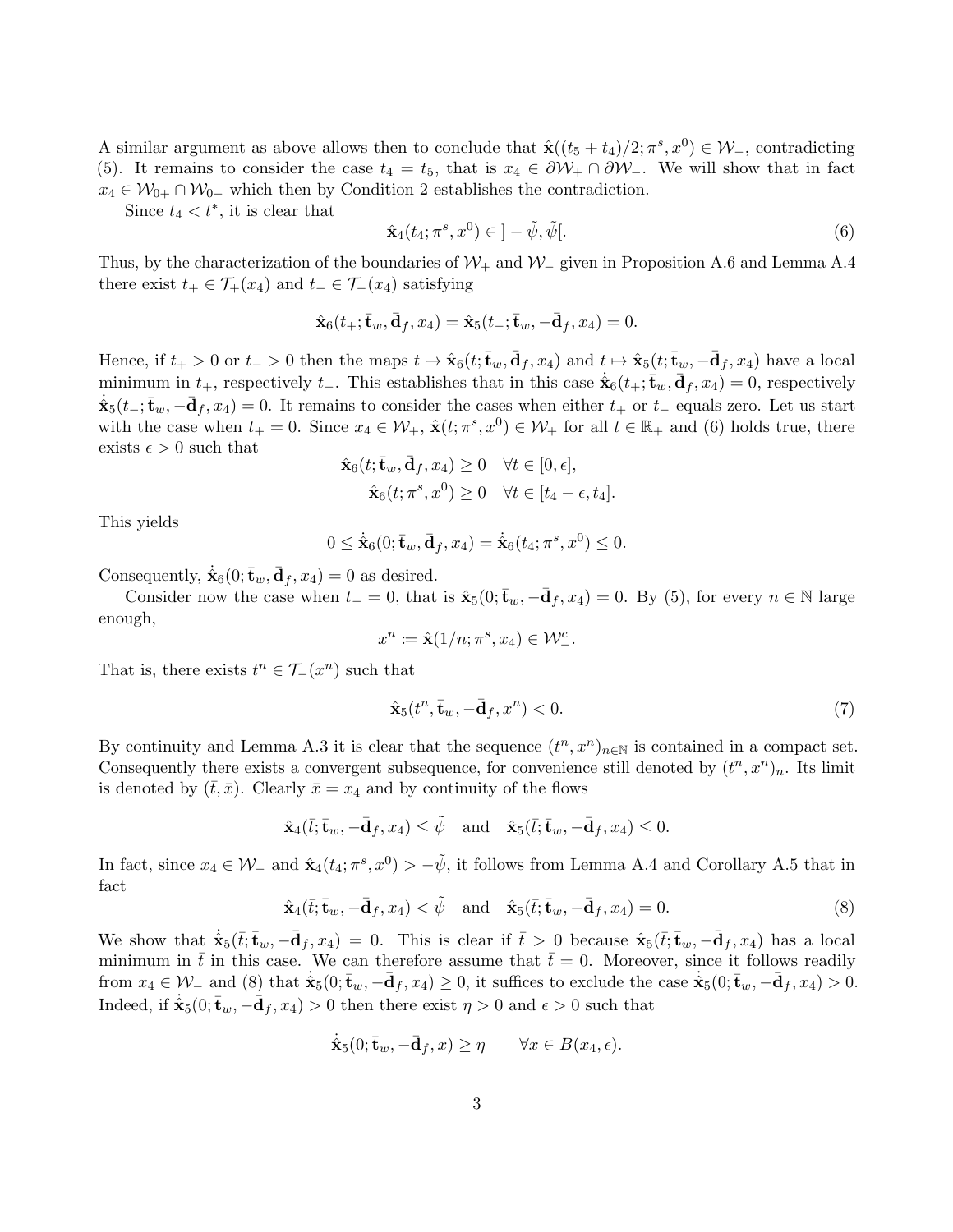By continuity of  $t \mapsto \hat{\mathbf{x}}(t; \pi^s, x_4)$  there exists  $\epsilon' > 0$  such that for all  $t \in [0, \epsilon'], \hat{\mathbf{x}}(t; \pi^s, x^4) \in B(x_4, \epsilon/2)$ . Similarly, the continuous function  $(t, x) \mapsto \hat{\mathbf{x}}(t; \overline{\mathbf{t}}_w, -\overline{\mathbf{d}}_f, x)$  is uniformly continuous on the compact set  $[0,1] \times \overline{B(x_4,1)}$ . This implies in particular that for some  $\epsilon'' > 0$  we have that for all  $x \in \overline{B(x_4,1)}$  and all  $t_1, t_2 \in [0, 1]$  satisfying  $|t_1 - t_2| \leq \epsilon''$ ,

$$
\left\|\hat{\mathbf{x}}(t_1;\bar{\mathbf{t}}_w,-\bar{\mathbf{d}}_f,x)-\hat{\mathbf{x}}(t_2;\bar{\mathbf{t}}_w,-\bar{\mathbf{d}}_f,x)\right\| \leq \frac{\epsilon}{2}.
$$

Using convergence of the sequence  $t^n \to 0$  when  $n \to \infty$ , there exists  $n \in \mathbb{N}$  such that

$$
\frac{1}{n} \le \epsilon' \quad \text{and} \quad t^n \le \epsilon''.
$$

It is then easy to check that for all  $s \in [0, 1/n]$  and all  $t \in [0, t^n]$ ,

$$
\hat{\mathbf{x}}(s; \pi^s, x^4) \in B(x_4, \epsilon/2)
$$
 and  $\hat{\mathbf{x}}(t; \bar{\mathbf{t}}_w, -\bar{\mathbf{d}}_f, x^n) \in B(x_4, \epsilon)$ .

Finally, noticing that  $x^n = \hat{\mathbf{x}}(1/n; \pi^s, x^4)$  we find

$$
\hat{\mathbf{x}}_5(t^n; \bar{\mathbf{t}}_w, -\bar{\mathbf{d}}_f, x^n) = \hat{\mathbf{x}}_5(0; \bar{\mathbf{t}}_w, -\bar{\mathbf{d}}_f, x^n) + \int_0^{t^n} \dot{\hat{\mathbf{x}}}_5(t; \bar{\mathbf{t}}_w, -\bar{\mathbf{d}}_f, x^n) dt \n= \hat{\mathbf{x}}_5(0; \bar{\mathbf{t}}_w, -\bar{\mathbf{d}}_f, x_4) + \int_0^{1/n} \hat{\mathbf{x}}(t; \pi^s, x^4) dt + \int_0^{t^n} \dot{\hat{\mathbf{x}}}_5(t; \bar{\mathbf{t}}_w, -\bar{\mathbf{d}}_f, x^n) dt \n\ge \left(\frac{1}{n} + t^n\right) \eta > 0.
$$

This however contradicts with (7). Hence  $\dot{\hat{\mathbf{x}}}_5(0; \bar{\mathbf{t}}_w, -\bar{\mathbf{d}}_f, x_4) = 0$  in the case when  $\bar{t} = 0$ . The proof of (4) is complete.

It remains to deduce that  $t^* = \infty$ . Indeed, if  $t^* < \infty$ , then by (4)

$$
\min \left\{ \hat{\mathbf{x}}_6(t^*; \pi^s, x^0), \hat{\mathbf{x}}_5(t^*; \pi^s, x^0) \right\} \ge 0.
$$

Furthermore, since by Lemma A.2 the sets  $\mathcal{W}_+$  and  $\mathcal{W}_-$  are closed, it is also clear that

$$
\hat{\mathbf{x}}(t^*; \pi^s, x^0) \in \mathcal{W}_+ \cap \mathcal{W}_-,
$$

which however by [2, Condition 3] contradicts with the fact that  $\hat{\mathbf{x}}_4(t^*; \pi^s, x^0) \in \{-\tilde{\psi}, \tilde{\psi}\}\.$  The proof is  $\Box$ complete.

**Proposition 3.2.** If  $V_1 > 0$  then  $W_{0+} \cap W_{0-} = \emptyset$ .

*Proof.* Clearly it is equivalent to show that if  $\mathcal{W}_{0+} \cap \mathcal{W}_{0-} \neq \emptyset$  then  $\mathcal{V}_1 = 0$ . For this let  $x \in \mathcal{W}_{0+} \cap \mathcal{W}_{0-}$ . By the very definition of these sets, see [2, Eq. (3)], it follows that there exist  $s \in \overline{\mathcal{T}_+(x)}$  and  $t \in \overline{\mathcal{T}_-(x)}$ such that

$$
\begin{split} &\hat{\mathbf{x}}_6(s;\bar{\mathbf{t}}_w,\bar{\mathbf{d}}_f,x)=\hat{\mathbf{x}}_5(t;\bar{\mathbf{t}}_w,-\bar{\mathbf{d}}_f,x))=0\\ &\dot{\hat{\mathbf{x}}}_6(s;\bar{\mathbf{t}}_w,\bar{\mathbf{d}}_f,x)=\dot{\hat{\mathbf{x}}}_5(t;\bar{\mathbf{t}}_w,-\bar{\mathbf{d}}_f,x)=0. \end{split}
$$

Clearly,  $(s, t, x)$  is a feasible point of the optimization problem [2, Eq. (5)] achieving the lower bound 0. This allows to conclude that  $V_1 = 0$  and completes the proof.  $\Box$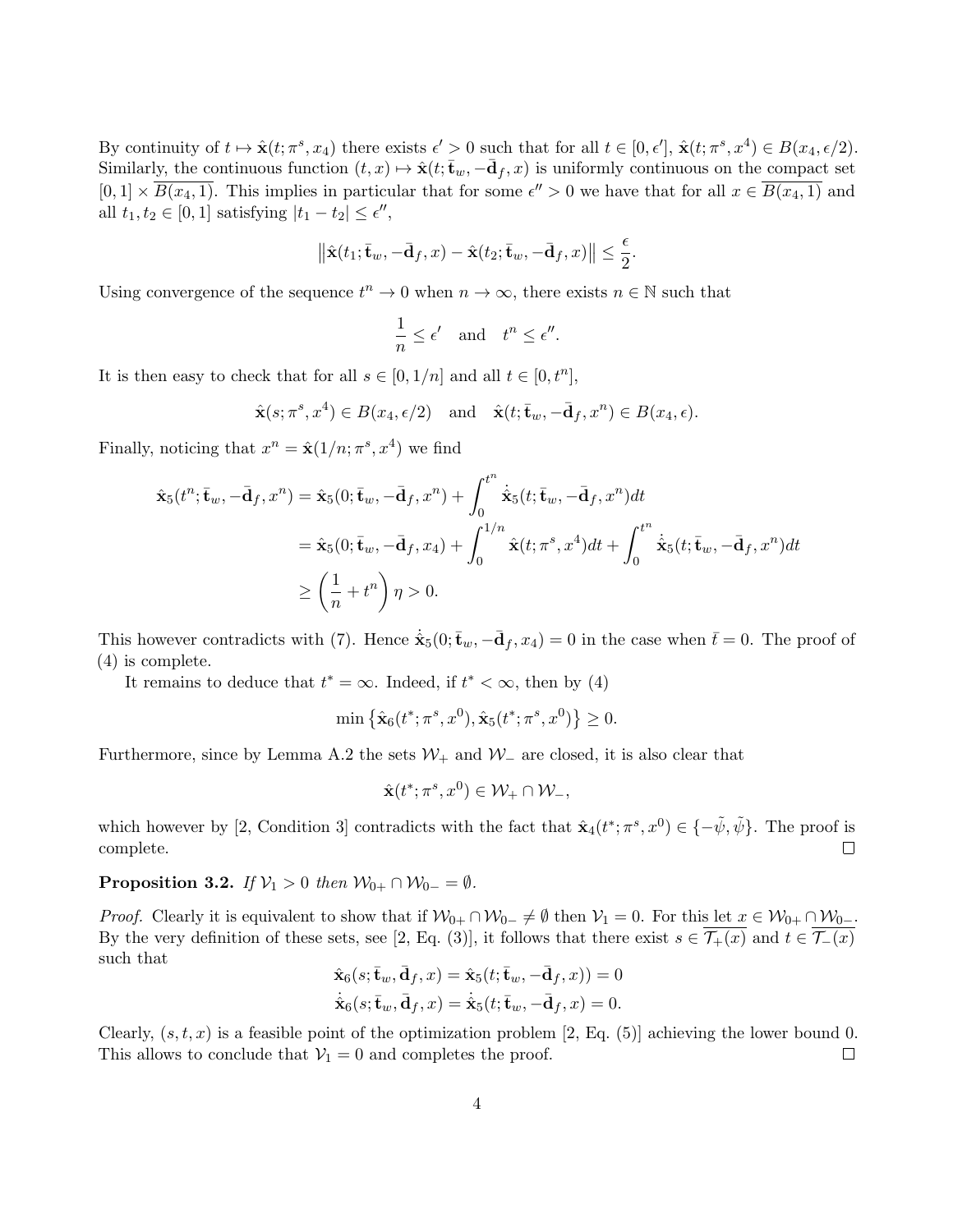**Proposition 3.3.** If  $V_2 > 0$  then for all  $x \in X$  such that  $\psi = -\tilde{\psi}$  and  $d_r \leq W_\ell / \cos(\tilde{\psi})$  we have that  $x \in \mathcal{W}_+^c$ .

*Proof.* It is equivalent to show that if there exits  $x = (U, V, r, \psi, d_l, d_r) \in X$  such that  $\psi = -\tilde{\psi}$  and  $d_r \leq W_\ell \cos(\psi)$  satisfying  $x \in \mathcal{W}_+$  then  $\mathcal{V}_2 \leq 0$ . Let x be as above. As we discuss in more detail in Appendix A, see in particular the proof of Proposition A.6, the map  $x \mapsto \hat{\mathbf{x}}_6(\cdot; \bar{\mathbf{t}}_w, \bar{\mathbf{d}}_f, x)$  is such that if  $x_1 = (U, V, r, \psi)$  and  $d_r^1 \leq d_r^2$  then for all  $t \in \mathbb{R}_+$ , we have

$$
\hat{\mathbf{x}}_6(t; \bar{\mathbf{t}}_w, \bar{\mathbf{d}}_f, (x_1, d_l^1, d_r^1)) \leq \hat{\mathbf{x}}_6(t; \bar{\mathbf{t}}_w, \bar{\mathbf{d}}_f, (x_1, d_l^2, d_r^2)) \qquad \forall t \in \mathbb{R}_+.
$$
\n
$$
(9)
$$

Since  $x = (x_1, d_l, d_r) \in \mathcal{W}_+$ ,  $\hat{\mathbf{x}}_6(t; \overline{\mathbf{t}}_w, \overline{\mathbf{d}}_f, x) \geq 0$  for all  $t \in \mathcal{T}_+(x)$ . Furthermore, as  $d_r \leq W_{\ell}/\cos(\tilde{\psi})$ , using (9) and defining  $\tilde{x} = (x_1, 0, W_\ell / \cos(\tilde{\psi}))$  it follows that

$$
\hat{\mathbf{x}}_6(t; \bar{\mathbf{t}}_w, \bar{\mathbf{d}}_f, \tilde{x})) \ge 0 \qquad \forall t \in \mathcal{T}_+(\tilde{x}) = \mathcal{T}_+(x).
$$

Finally, using that by Lemma A.3 the set  $\mathcal{T}_+(\tilde{x})$  is bounded, it follow from the intermediate value theorem that there exists  $\bar{t} \in \mathbb{R}_+$  for which  $\hat{\mathbf{x}}_4(\bar{t}; \dot{\bar{\mathbf{t}}}_w, \bar{\mathbf{d}}_f, \tilde{x}) = 0$ . Consequently  $\mathcal{V}_2 \leq 0$ .  $\Box$ 

## Appendix

# A Some properties of the sets  $W_+$  and  $W_-$

In this section we provide some technical results used in the proof of the safety result Theorem 3.1.

**Lemma A.1.** Let  $A \subset \mathbb{R}^n$  be a closed set and  $\phi \colon \mathbb{R}_+ \to \mathbb{R}^n$  be continuous. Let  $\phi(0) \in A$  and assume there exists  $\bar{t} \in \mathbb{R}_+$  such that  $\phi(\bar{t}) \in A^c$ . Then there exists  $t^* \in [0,\bar{t}]$  such that  $\phi(t^*) \in \partial A$  and  $\phi(t) \in A^c$ for all  $t \in [t^*, \bar{t}].$ 

*Proof.* The set  $\mathcal{T} := \phi^{-1}(A) \cap [0, \bar{t}]$  is compact by continuity of  $\phi$  and does not contain  $\bar{t}$ . Defining  $t^* \coloneqq \max \mathcal{T}$ , we observe that  $\phi(t^*) \in A$ ,  $t^* < \overline{t}$  and  $\phi(t) \in A^c$  for all  $t \in [t^*, \overline{t}]$ . It remains to show that  $\phi(t^*) \in \partial A$ .

For this we show that for every  $\epsilon > 0$  there exists  $y \in B(\phi(t^*), \epsilon) \cap A^c$ . Let  $\epsilon > 0$  be arbitrary. By continuity of  $\phi$  there exists  $\delta > 0$  such that for all  $t \in [t^* - \delta, t^* + \delta]$  we have  $|\phi(t^*) - \phi(t)| \leq \epsilon$ . Thus it follows that  $y := \phi(t^* + \delta/2) \in B(\phi(t^*), \epsilon) \cap A^c$ . The proof is complete. П

We use the statement of Lemma A.1 to prove properties of the sets  $W_+$  and  $W_-.$  This, in particular can be done since these sets are closed by the following result.

**Lemma A.2.** The sets  $W_+$  and  $W_-$  are closed.

*Proof.* We show that  $W_+$  is closed, the proof for  $W_-$  is analogous. For all  $t \in \mathbb{R}_+$  let us define

$$
\mathcal{W}_+(t) = \left\{ x \mid \hat{\mathbf{x}}_6(t; \bar{\mathbf{t}}_w, \bar{\mathbf{d}}_f, x) \ge 0 \land \hat{\mathbf{x}}_4(t; \bar{\mathbf{t}}_w, \bar{\mathbf{d}}_f, x) < \tilde{\psi} \right\} \cup \left\{ x \mid \hat{\mathbf{x}}_4(t; \bar{\mathbf{t}}_w, \bar{\mathbf{d}}_f, x) \ge \tilde{\psi} \right\}.
$$
 (10)

It follows from the very definition that  $W_+ = \bigcap_{t \in \mathbb{R}_+} W_+(t)$ . Thus it suffices to show that for all  $t \in \mathbb{R}_+$ ,  $W_+(t)$  is closed. This is however clear since (10) can be written as

$$
\mathcal{W}_{+}(t) = \left( \left\{ x \mid \hat{\mathbf{x}}_{6}(t; \bar{\mathbf{t}}_{w}, \bar{\mathbf{d}}_{f}, x) \ge 0 \right\} \cap \left\{ x \mid \hat{\mathbf{x}}_{4}(t; \bar{\mathbf{t}}_{w}, \bar{\mathbf{d}}_{f}, x) < \tilde{\psi} \right\} \right) \cup \left\{ x \mid \hat{\mathbf{x}}_{4}(t; \bar{\mathbf{t}}_{w}, \bar{\mathbf{d}}_{f}, x) \ge \tilde{\psi} \right\} = \left\{ x \mid \hat{\mathbf{x}}_{6}(t; \bar{\mathbf{t}}_{w}, \bar{\mathbf{d}}_{f}, x)) \ge 0 \right\} \cup \left\{ x \mid \hat{\mathbf{x}}_{4}(t; \bar{\mathbf{t}}_{w}, \bar{\mathbf{d}}_{f}, x) \ge \tilde{\psi} \right\}.
$$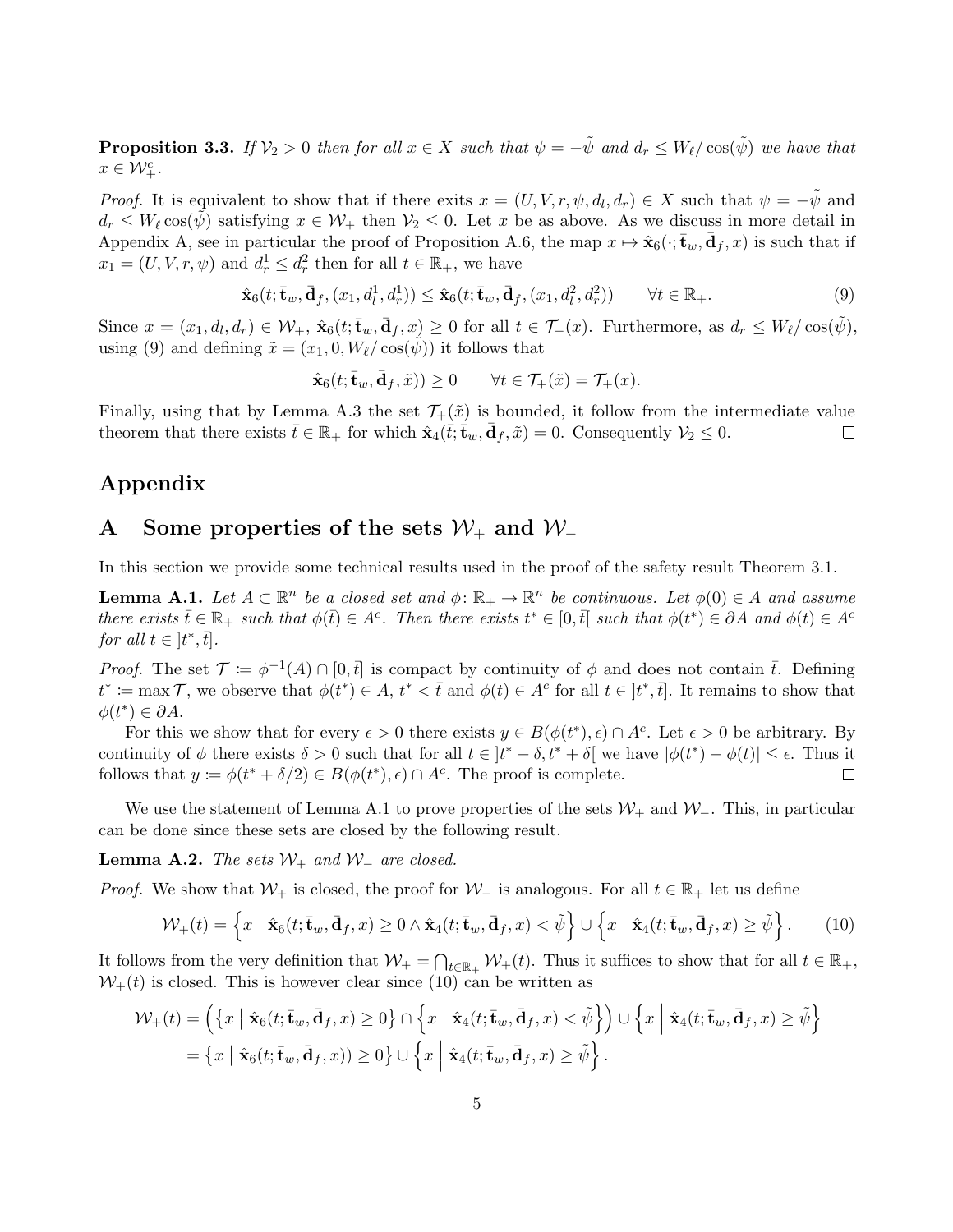$\Box$ 

The rest of the results are used to characterize the boundary of the sets  $\mathcal{W}_+$  and  $\mathcal{W}_-$ . We start with some preliminary results.

**Lemma A.3.** There exists a constant  $K > 0$  such that for all  $x = (U, V, r, \psi, d_l, d_r) \in X$  with  $\psi \in [-\tilde{\psi}, \tilde{\psi}]$  we have

$$
\mathcal{T}_+(x) \subset B(0,K) \qquad \text{and} \qquad \mathcal{T}_-(x) \subset B(0,K).
$$

*Proof.* Let  $x = (U, V, r, \psi, d_l, d_r) \in X$  be as in the statement of the lemma. By the system dynamics [2, Eq. 1] it is clear that for all  $t \in \mathbb{R}_+$  we have

$$
\dot{\mathbf{x}}_4(t; \bar{\mathbf{t}}_w, \mathbf{d}_f, x) = \mathbf{x}_3(t; \bar{\mathbf{t}}_w, \mathbf{d}_f, x) \qquad \forall \mathbf{d}_f \in S([-\bar{\delta}_f, \bar{\delta}_f]).
$$

The first step consists of showing that there exist  $\bar{t} \in \mathbb{R}_+$  and  $\eta > 0$  such that for all  $t \geq \bar{t}$ ,

$$
\mathbf{x}_3(t; \bar{\mathbf{t}}_w, \bar{\mathbf{d}}_f, x) \ge \eta \quad \text{and} \quad \mathbf{x}_3(t; \bar{\mathbf{t}}_w, -\bar{\mathbf{d}}_f, x) \le -\eta. \tag{11}
$$

We show only the former, the later is analogous. For this, let us introduce the notations

$$
a_{11} = \frac{c_f + c_r}{m}, \qquad a_{12} = \frac{c_r l_r - c_f l_f}{m}, \qquad a_{21} = \frac{c_r l_r - c_f l_f}{J_z},
$$

$$
a_{22} = \frac{c_f l_f^2 + c_r l_r^2}{J_z}, \qquad b_1 = \frac{c_f}{m}, \qquad b_2 = \frac{c_f l_f}{J_z}.
$$

By Assumption 2 all these constants are positive and for all  $U \in [U_{min}, U_{max}]$  defining

$$
A(U) = \begin{pmatrix} -\frac{a_{11}}{U} & \frac{a_{12}}{U} - U \\ \frac{a_{21}}{U} & -\frac{a_{22}}{U} \end{pmatrix} \quad \text{and} \quad B = \begin{pmatrix} b_1 \\ b_2 \end{pmatrix},
$$

the lateral dynamics can be written as

$$
\begin{pmatrix} \dot{V} \\ \dot{r} \end{pmatrix} = A(U) \begin{pmatrix} V \\ r \end{pmatrix} + B\delta_f,
$$

see [2, Eq. 1]. In the following we fix  $U \in [U_{min}, U_{max}]$ . Using Condition 1, a simple computation shows that the matrix  $A(U)$  has conjugate complex eigenvalues with real part  $\lambda_{Re}(U)$  and imaginary part  $\lambda_{Im}(U)$  given by

$$
\lambda_{Re}(U) = -\frac{a_{11} + a_{22}}{2U} < 0 \qquad \text{and} \qquad \lambda_{Im}(U) = \frac{\sqrt{4a_{21}U^2 - 4a_{12}a_{21} - (a_{11} - a_{22})^2}}{2U} > 0.
$$

Notice that both  $\lambda_{Re}(U)$  and  $\lambda_{Im}(U)$  are increasing functions of U. Using Fulmer's method, see for instance [1, Section 9.4], we know that by setting

$$
M(U) = (1/\lambda_{Im}(U))(A(U) - \lambda_{Re}(U)\mathrm{Id}),
$$

we get that

$$
e^{A(U)t} = e^{\lambda_{Re}(U)t} \left( \mathrm{Id} \cos(\lambda_{Im}(U)t) + M(U) \sin(\lambda_{Im}(U)t) \right).
$$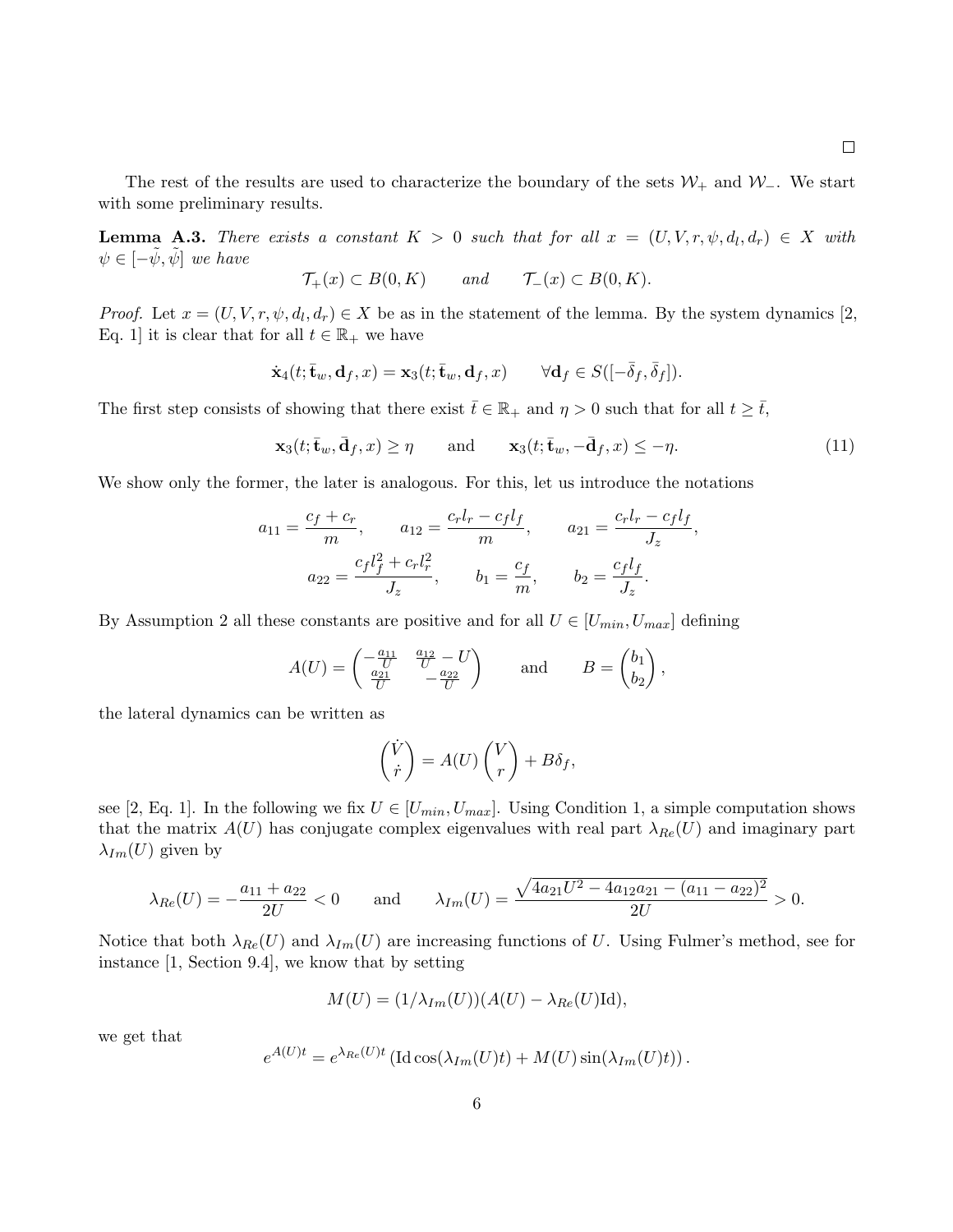Then, using that for all  $t \in \mathbb{R}_+$ ,

$$
\begin{pmatrix} \mathbf{x}_2(t; \bar{\mathbf{t}}_w, \bar{\mathbf{d}}_f, x) \\ \mathbf{x}_3(t; \bar{\mathbf{t}}_w, \bar{\mathbf{d}}_f, x) \end{pmatrix} = e^{A(U)t} \begin{pmatrix} V \\ r \end{pmatrix} + \bar{\delta}_f \int_0^t e^{A(U)(t-s)} B ds,
$$

a simple computation shows that there exists a constant  $C > 0$  such that

$$
\mathbf{x}_{3}(t; \bar{\mathbf{t}}_{w}, \bar{\mathbf{d}}_{f}, x) \ge -e^{\lambda_{Re}(U_{max})t}C + \bar{\delta}_{f}\left(\frac{2a_{21}b_{1} + (a_{11} - a_{22})b_{2}}{2U_{max}(\lambda_{Re}(U_{min})^{2} + \lambda_{Im}(U_{max})^{2})} - \frac{\lambda_{Re}(U_{max})}{\lambda_{Re}(U_{min})^{2} + \lambda_{Im}(U_{max})^{2}}\right).
$$

Using Assumption 2, it is not difficult to check that  $2a_{21}b_1 + (a_{11} - a_{22})b_2 > 0$ . Thus setting,

$$
\eta = \frac{\bar{\delta}_f}{2} \left( \frac{2a_{21}b_1 + (a_{11} - a_{22})b_2}{2U_{max} (\lambda_{Re}(U_{min})^2 + \lambda_{Im}(U_{max})^2)} - \frac{\lambda_{Re}(U_{max})}{\lambda_{Re}(U_{min})^2 + \lambda_{Im}(U_{max})^2} \right),
$$

it follows from the fact that  $e^{\lambda_{Re}(U_{max}t)} \to 0$  when  $r \to \infty$  that there exists  $\bar{t} \in \mathbb{R}_+$  such that  $e^{\lambda_{Re}(U_{max})t}C \leq \eta$  for all  $t \geq \overline{t}$ . The first statement of (11) follows.

Next, we use (11) to deduce that there exists  $K > 0$  such that for all  $t \geq K$  and all  $x \in X$  as in the Lemma,  $\mathbf{x}_4(t;\bar{\mathbf{t}}_w,\bar{\mathbf{d}}_f,x) \geq \tilde{\psi}$ . First notice that by Condition 1 there exists a bounded over approximation R of the reachable set  $\mathcal{R}(\tilde{V}, \tilde{r})$  and hence  $\bar{V}$  and  $\bar{r}$  such that  $\mathcal{R} \in [-\bar{V}, \bar{V}] \times [-\bar{r}, \bar{r}]$ . Therefore  $\mathbf{x}_3(t; \bar{\mathbf{t}}_w, \bar{\mathbf{d}}_f, x) \in [-\bar{r}, \bar{r}]$  for all  $t \in \mathbb{R}_+$  and by assumption  $\psi \in [-\tilde{\psi}, \tilde{\psi}]$ . This implies that

$$
\mathbf{x}_4(\bar{t};\bar{\mathbf{t}}_w,\bar{\mathbf{d}}_f,x) \geq \psi - \int_0^{\bar{t}} \bar{r} ds \geq -\tilde{\psi} - \bar{t}\bar{r}.
$$

Thus for all  $t \geq \overline{t}$  we have

$$
\mathbf{x}_4(t; \bar{\mathbf{t}}_w, \bar{\mathbf{d}}_f, x) = \mathbf{x}_4(\bar{t}; \bar{\mathbf{t}}_w, \bar{\mathbf{d}}_f, x) + \int_{\bar{t}}^t \mathbf{x}_3(t; \bar{\mathbf{t}}_w, \bar{\mathbf{d}}_f, x) \ge -\tilde{\psi} - \bar{t}\bar{r} + (t - \bar{t})\eta.
$$
 (12)

Setting  $K = 2(\tilde{\psi} + \bar{t}\bar{r} + \eta \bar{t})/\eta$ , it follows from (12) that for all  $t \geq K$ ,  $\mathbf{x}_4(t; \bar{\mathbf{t}}_w, \bar{\mathbf{d}}_f, x) \geq \tilde{\psi}$ . Notice that a similar argument allows to prove that for all  $t \geq K$ , and all  $x \in X$  as in the Lemma,  $\mathbf{x}_4(t; \bar{\mathbf{t}}_w, -\bar{\mathbf{d}}_f, x) \leq$  $-\psi$ .

Finally, since by definition of  $\hat{\mathbf{x}}$  this implies that  $\hat{\mathbf{x}}_4(t; \bar{\mathbf{t}}_w, \bar{\mathbf{d}}_f, x) = \tilde{\psi}$  and  $\hat{\mathbf{x}}_4(t; \bar{\mathbf{t}}_w, -\bar{\mathbf{d}}_f, x) = -\tilde{\psi}$  for all  $t \geq K$  the assertion of the lemma follows.  $\Box$ 

**Lemma A.4.** Let  $x = (U, V, r, \psi, d_l, d_r) \in W_+$  be such that  $\psi < \tilde{\psi}$  and there exists  $\bar{t} \in \mathbb{R}_+$  such that  $\hat{\mathbf{x}}_6(\bar{t}; \bar{\mathbf{t}}_w, \bar{\mathbf{d}}_f, x) = 0$ . Then  $\bar{t} \in \mathcal{T}_+(x)$ . Moreover, an analogous statement holds for  $x \in \mathcal{W}_-$ .

*Proof.* We argue by contradiction and assume that  $\hat{\mathbf{x}}_4(\bar{t}; \bar{\mathbf{t}}_w, \bar{\mathbf{d}}_f, x) = \tilde{\psi}$ . From the very definition of  $\hat{\mathbf{x}}_6$ it follows then that

$$
\begin{aligned} \dot{\hat{\mathbf{x}}}_6(\bar{t};\bar{\mathbf{t}}_w,\bar{\mathbf{d}}_f,x) &= \big(\hat{\mathbf{x}}_6(\bar{t};\bar{\mathbf{t}}_w,\bar{\mathbf{d}}_f,x)\hat{\mathbf{x}}_3(\bar{t};\bar{\mathbf{t}}_w,\bar{\mathbf{d}}_f,x) + U\big)\tan(\hat{\mathbf{x}}_4(\bar{t};\bar{\mathbf{t}}_w,\bar{\mathbf{d}}_f,x)) + \hat{\mathbf{x}}_2(\bar{t};\bar{\mathbf{t}}_w,\bar{\mathbf{d}}_f,x) \\ &= U\tan(\tilde{\psi}) + \hat{\mathbf{x}}_2(\bar{t};\bar{\mathbf{t}}_w,\bar{\mathbf{d}}_f,x) \\ &\ge U_{min}\tan(\tilde{\psi}) - \bar{V}, \end{aligned}
$$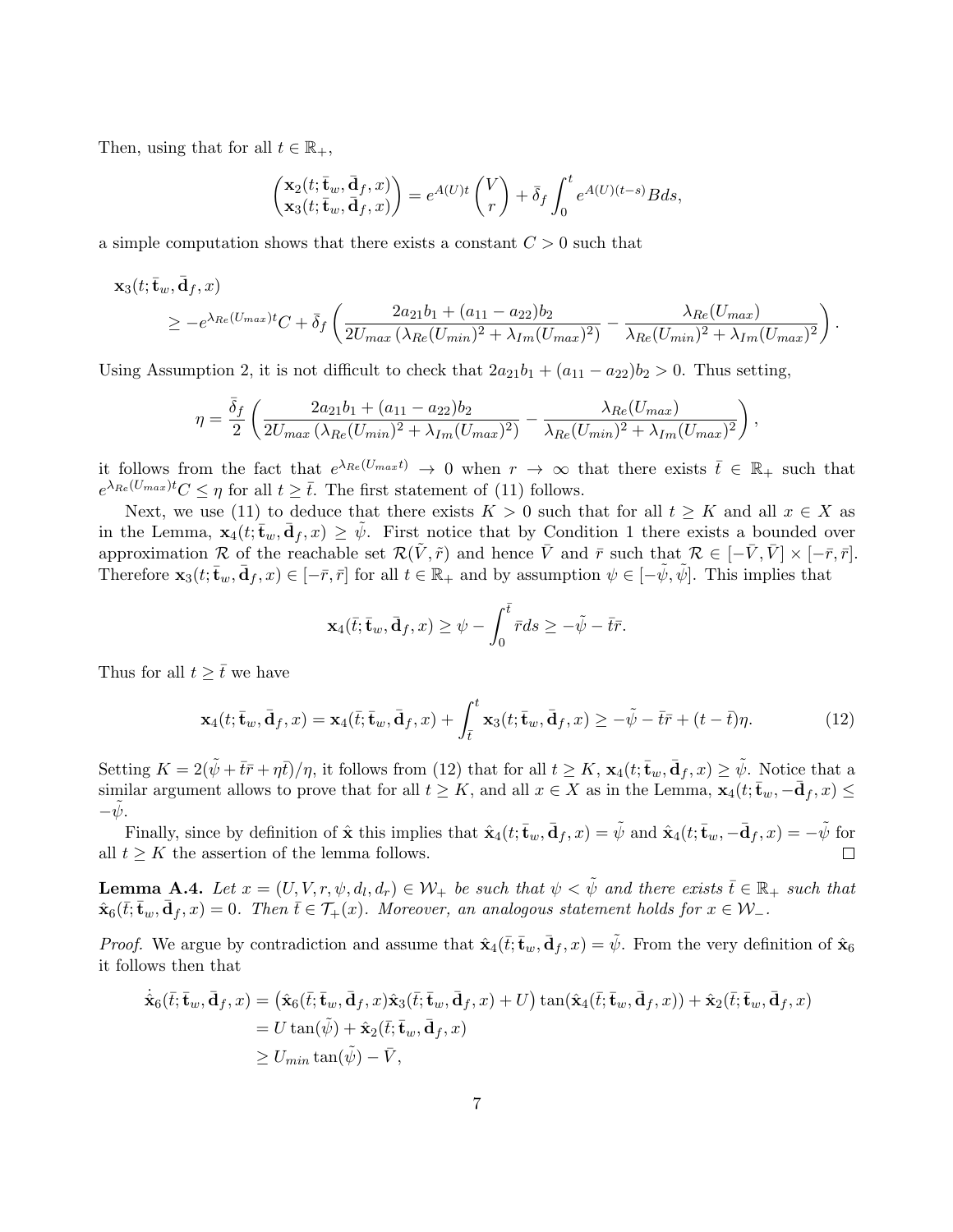where  $\bar{V}$  is as in the proof of Lemma A.3. From Condition 3 it follows then that  $\dot{\hat{\mathbf{x}}}_{6}(\bar{t}; \bar{\mathbf{t}}_w, \bar{\mathbf{d}}_f, x) > 0$ . By continuity of the map  $t \mapsto \dot{\hat{\mathbf{x}}}_6(\bar{t}; \bar{\mathbf{t}}_w, \bar{\mathbf{d}}_f, x)$ , there exists  $\epsilon > 0$  such that

$$
\hat{\mathbf{x}}_6(t; \bar{\mathbf{t}}_w, \bar{\mathbf{d}}_f, x) < 0 \quad \forall t \in [t - \epsilon, \bar{t}].
$$

Moreover, since  $x \in \mathcal{W}_+$  and  $\psi < \tilde{\psi}$ , it is clear that  $d_r \geq 0$ . It follows therefore from Lemma A.1 that there exists  $t_0 \in [0, t - \epsilon]$  for which

$$
\hat{\mathbf{x}}_6(t_0; \bar{\mathbf{t}}_w, \bar{\mathbf{d}}_f, x) = 0 \quad \text{and} \quad \hat{\mathbf{x}}_6(t; \bar{\mathbf{t}}_w, \bar{\mathbf{d}}_f, x) < 0 \,\forall t \in [t_0, t - \epsilon]. \tag{13}
$$

The fact that  $x \in \mathcal{W}_+$  implies then also that  $\hat{\mathbf{x}}_4(t; \bar{\mathbf{t}}_w, \bar{\mathbf{d}}_f, x) = \tilde{\psi}$  for all  $t \in [t_0, t - \epsilon]$  and hence by continuity,  $\hat{\mathbf{x}}_4(t_0; \bar{\mathbf{d}}_f, x) = \tilde{\psi}$ . The same arguments as above allow therefore to conclude that  $\dot{\hat{\mathbf{x}}}_6(t_0; x) > 0$ . However, by (13) we have also that

$$
\dot{\hat{\mathbf{x}}}_6(t_0;\bar{\mathbf{t}}_w,\bar{\mathbf{d}}_f,x)=\lim_{s\rightarrow t_0+}\frac{\hat{\mathbf{x}}_6(s;\bar{\mathbf{t}}_w,\bar{\mathbf{d}}_f,x)-\hat{\mathbf{x}}_6(t_0;\bar{\mathbf{t}}_w,\bar{\mathbf{d}}_f,x)}{s-t_0}\leq 0,
$$

which is impossible.

The lemma has the following useful Corollary.

**Corollary A.5.** Let  $x = (U, V, r, \psi, d_l, d_r) \in \mathcal{W}_+$  such that  $\psi < \tilde{\psi}$ . Then

$$
\hat{\mathbf{x}}_6(t; \bar{\mathbf{t}}_w, \bar{\mathbf{d}}_f, x) \ge 0 \qquad \forall t \in \mathbb{R}_+.
$$

A similar statement holds true for  $x \in \mathcal{W}_-$ .

*Proof.* Assume to the contrary that there exists  $\bar{t} \in \mathbb{R}_+$  such that  $\hat{\mathbf{x}}_6(\bar{t}; \bar{\mathbf{t}}_w, \bar{\mathbf{d}}_f, x) < 0$ . Since  $x \in \mathcal{W}_+$ and  $\psi < \tilde{\psi}$ ,  $\hat{\mathbf{x}}_6(0; \bar{\mathbf{t}}_w, \bar{\mathbf{d}}_f, x) \ge 0$ . It follows then from Lemma A.1 that there exists  $t_0 \in [0, \bar{t}]$  for which (13) holds true. As above in the proof of Lemma A.4 it then also follows that  $\hat{\mathbf{x}}_4(t_0; \bar{\mathbf{t}}_w, \bar{\mathbf{d}}_f, x) = \tilde{\psi}$ . This however contradicts with the fact that by Lemma A.4  $t_0 \in \mathcal{T}_+(x)$ .  $\Box$ 

Finally we are ready to provide a description of the boundary of  $W_+$  and  $W_-\$  respectively.

Proposition A.6. The following inclusions hold true:

$$
\left\{ x \in \mathcal{W}_+ \middle| \exists t \in \overline{\mathcal{T}_+(x)} \ s.t. \ \hat{\mathbf{x}}_6(t; \bar{\mathbf{t}}_w, \bar{\mathbf{d}}_f, x) = 0 \right\} \subset \partial \mathcal{W}_+, \left\{ x \in \mathcal{W}_- \middle| \exists t \in \overline{\mathcal{T}_-(x)} \ s.t. \ \hat{\mathbf{x}}_5(t; \bar{\mathbf{t}}_w, \bar{\mathbf{d}}_f, x) = 0 \right\} \subset \partial \mathcal{W}_-.
$$
\n(14)

Moreover,

$$
\left\{ x \in \partial \mathcal{W}_+ \middle| \psi < \tilde{\psi} \right\} \subset \left\{ x \in \mathcal{W}_+ \middle| \exists t \in \mathcal{T}_+(x) \text{ s.t. } \hat{\mathbf{x}}_6(t; \bar{\mathbf{t}}_w, \bar{\mathbf{d}}_f, x) = 0 \right\},\
$$
\n
$$
\left\{ x \in \partial \mathcal{W}_- \middle| \psi > -\tilde{\psi} \right\} \subset \left\{ x \in \mathcal{W}_- \middle| \exists t \in \mathcal{T}_-(x) \text{ s.t. } \hat{\mathbf{x}}_5(t; \bar{\mathbf{t}}_w, \bar{\mathbf{d}}_f, x) = 0 \right\}.
$$
\n
$$
(15)
$$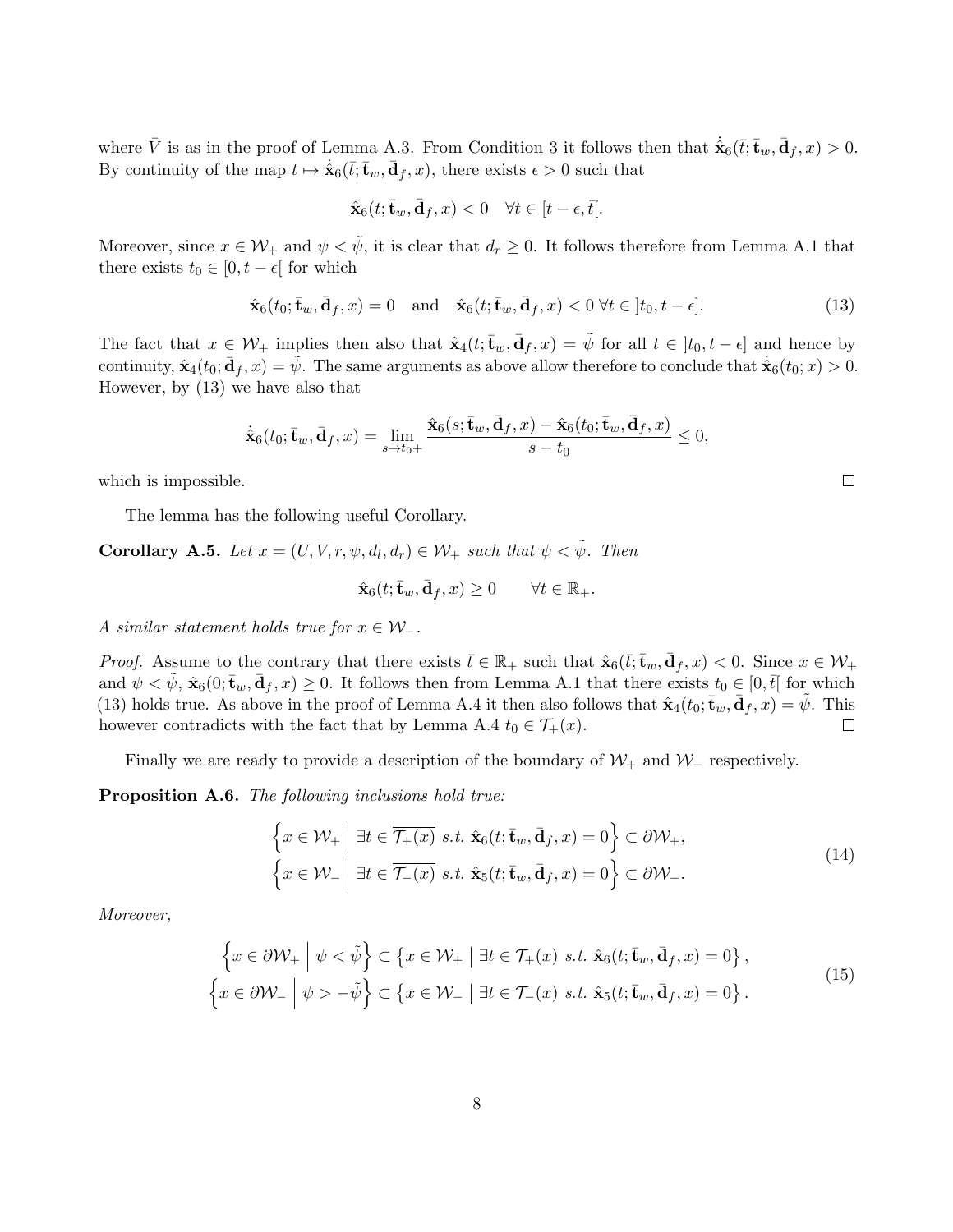**Remark A.7.** Notice that the inclusion in (14) is strict. Indeed, consider  $x \in X$  with  $U \in [U_{min}, U_{max}]$ arbitrary and V and r be the steady state lateral velocity and yaw rate corresponding to U and the constant control input  $\bar{\mathbf{d}}_f$ . It is easy to check that in this case  $r > 0$  and hence  $t \mapsto \hat{\mathbf{x}}_4(t; \bar{\mathbf{t}}_w, \bar{\mathbf{d}}_f, x)$ is an increasing function of time. Let  $\psi = \tilde{\psi}$  and  $d_r = 1$ , i.e.  $\hat{\mathbf{x}}_6(0; \mathbf{t}_w, \mathbf{d}_f, x) < -1$ . Then it is clear that  $x \in \mathcal{W}_+$  and  $\overline{\mathcal{T}_+(x)} = \emptyset$ . However, for all  $\epsilon > 0$  small enough,  $(U, V, r, \tilde{\psi} - \epsilon, d_l, d_r) \in \mathcal{W}_+^c$ . Hence  $x \in \partial \mathcal{W}_{+}.$ 

*Proof of Proposition A.6.* We show the result only in the case of  $W_+$ . Similar arguments allow to prove the other case.

We start by showing (14). Let  $\hat{x} \in \left\{ x \in \mathcal{W}_+ \mid \exists t \in \overline{\mathcal{T}_+(x)} \text{ s.t. } \hat{\mathbf{x}}_6(t; \bar{\mathbf{t}}_w, \bar{\mathbf{d}}_f, x) = 0 \right\}$ . Since  $\hat{x} \in \mathcal{W}_+$ it suffices to show that for all  $\epsilon > 0$  there exists  $x \in B(\bar{x}, \epsilon)$  such that  $x \notin \mathcal{W}_+$ . Fix  $\epsilon > 0$ , recall that  $\hat{x} = (\hat{U}, \hat{V}, \hat{r}, \hat{\psi}, d_l, \bar{d}_r)$  and set  $x := (\hat{U}, \hat{V}, \hat{r}, \hat{\psi}, d_l, \bar{d}_r - \epsilon/2) \in B(\hat{x}, \epsilon)$ . Consider next the linear time varying system with dynamics

$$
f\colon (t, d_r) \mapsto \hat{\mathbf{x}}_2(t; \bar{\mathbf{d}}_f, \hat{U}, \hat{V}, \hat{r}) + \left(\hat{U} + d_r \hat{\mathbf{x}}_3(t; \bar{\mathbf{d}}_f, \hat{U}, \hat{V}, \hat{r})\right) \tan(\hat{\mathbf{x}}_4(t; \bar{\mathbf{d}}_f, \hat{U}, \hat{V}, \hat{r}, \hat{\psi})),\tag{16}
$$

where we omitted the arguments the flows do not depend on. By the definition of  $\hat{\mathbf{x}}_6$  it is clear that for all  $t \in \mathbb{R}_+$ 

$$
\dot{\hat{\mathbf{x}}}_6(t;x) = f(t, \hat{\mathbf{x}}_6(t; \bar{\mathbf{t}}_w, \bar{\mathbf{d}}_f, x)) \text{ and } \dot{\hat{\mathbf{x}}}_6(t; \hat{x}) = f(t, \hat{\mathbf{x}}_6(t; \bar{\mathbf{t}}_w, \bar{\mathbf{d}}_f, \hat{x})).
$$

Thus  $t \mapsto \hat{\mathbf{x}}_6(t; \bar{\mathbf{t}}_w, \bar{\mathbf{d}}_f, x)$  and  $t \mapsto \hat{\mathbf{x}}_6(t; \bar{\mathbf{t}}_w, \bar{\mathbf{d}}_f, \hat{x})$  are the flows of the linear time varying system with dynamics given by (16). Since this is a 1-dimensional system, by uniqueness of solutions, it follows from  $\bar{d}_r - \epsilon/2 < \bar{d}_r$  that for all  $t \in \mathcal{T}_+(x) = \mathcal{T}_+(\hat{x}),$ 

$$
\hat{\mathbf{x}}_6(t; \bar{\mathbf{t}}_w, \bar{\mathbf{d}}_f, x) < \hat{\mathbf{x}}_6(t; \bar{\mathbf{t}}_w, \bar{\mathbf{d}}_f, \hat{x}).
$$

Finally, since there exists  $\bar{t} \in \overline{\mathcal{T}_{+}(\hat{x})}$  such that

$$
0 = \hat{\mathbf{x}}_6(\bar{t}; \bar{\mathbf{t}}_w, \bar{\mathbf{d}}_f, \hat{x}) > \hat{\mathbf{x}}_6(\bar{t}; \bar{\mathbf{t}}_w, \bar{\mathbf{d}}_f, x).
$$

This shows that  $x \notin \mathcal{W}_+$  and completes the proof of (14).

It remains to show (15). Let  $\bar{x} = (U, V, r, \psi, d_l, d_r) \in \partial \mathcal{W}_+$  be such that  $\psi < \tilde{\psi}$ . Since by Lemma A.2 the set  $W_+$  is closed, it is clear that  $\bar{x} \in W_+$ . We show that there exists  $t \in \overline{\mathcal{T}_+(\bar{x})}$  such that  $\hat{\mathbf{x}}_6(t; \bar{\mathbf{t}}_w, \bar{\mathbf{d}}_f, \bar{x}) = 0$ . We argue by contradiction. Thus, assume that

$$
\hat{\mathbf{x}}_6(t; \bar{\mathbf{t}}_w, \bar{\mathbf{d}}_f, \bar{x}) > 0 \quad \forall t \in \overline{\mathcal{T}_+(\bar{x})}.
$$

By Lemma A.3 there exists  $K > 0$  such that

$$
\mathcal{T}_+(x) \subset B(0, K) \qquad \forall x \in X_1 \times \mathbb{R}.\tag{17}
$$

This in particular implies that  $\overline{\mathcal{T}_+(\bar{x})}$  is compact. Consequently there exists  $\eta_1 > 0$  such that

$$
\min_{t \in \overline{\mathcal{T}}_{+}(\bar{x})} \hat{\mathbf{x}}_{6}(t; \bar{\mathbf{t}}_{w}, \bar{\mathbf{d}}_{f}, \bar{x}) = \eta_{1}.
$$
\n(18)

Next notice that by [2, Condition 3] there exists  $\eta_2 > 0$  such that

$$
\bar{V}/\tan(\tilde{\psi}) + \eta_2 = U_{min},
$$